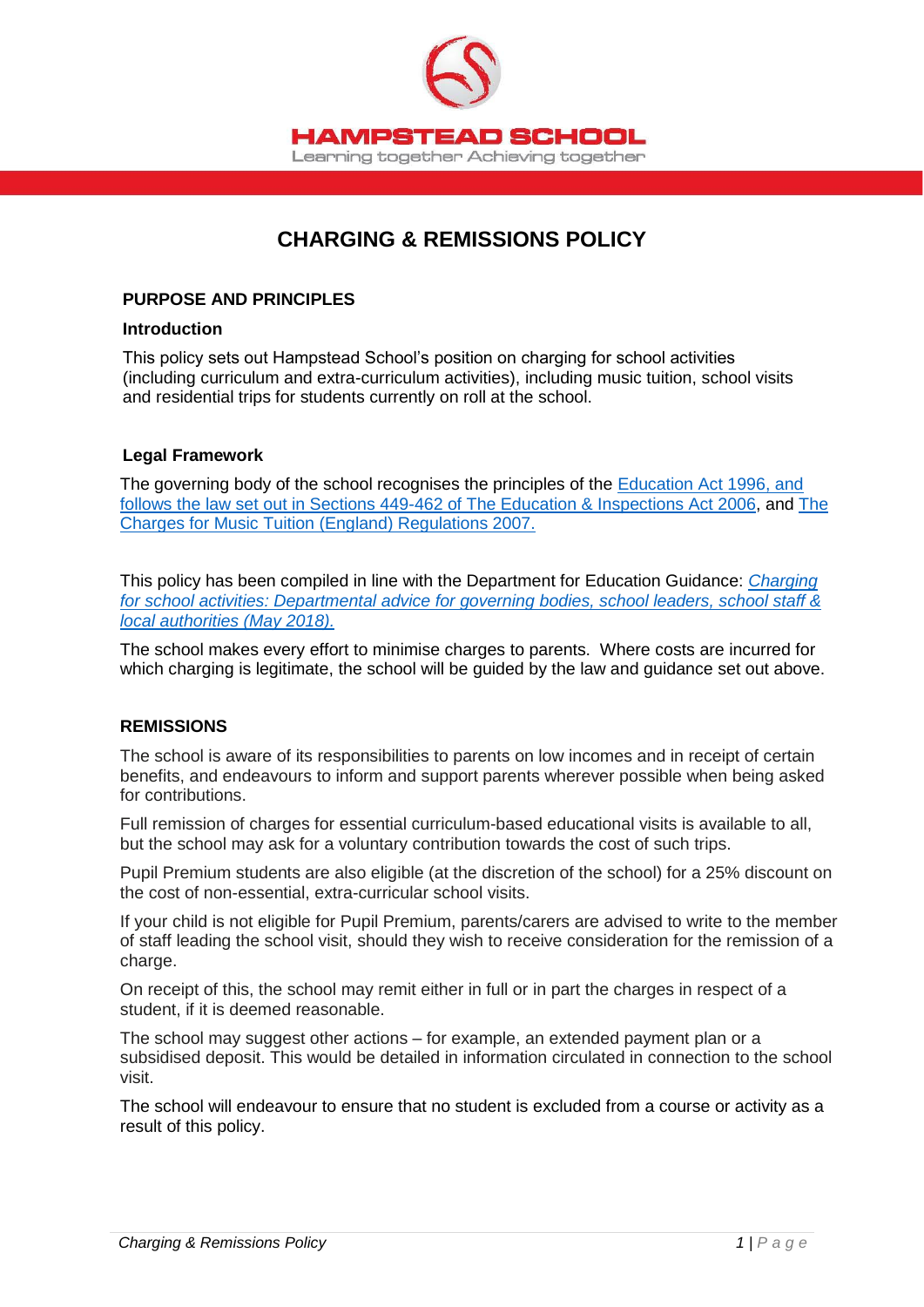## **Expected Provision**

Parents are expected to provide, and ensure that children are equipped with items, such as pens, pencils, rulers, pencil cases and calculators - these are essential in ensuring that students are ready to learn.

Specialised equipment required in certain subjects (such as science, maths, art and design & food technology) will be provided by the school.

Hampstead School is a cash free school and all payments must be made via Parentpay. This includes loading up the students' school meals account, purchasing books and other resources, or paying for trips and events.

## **CHARGES**

#### **Activities and Items which may be Chargeable**

- 1) Visits, activities & trips made in addition to the curriculum and occurring (for the majority of the activity's duration) outside of school hours. This may include:
	- a) Optional extras such as before or after school clubs where staff are engaged specifically to provide the optional extra.
	- b) Non-school related educational activities provided on school premises during or outside of school hours.
	- c) Non curriculum-related activities provided outside school hours.
	- d) Education that is provided outside of school time that is not part of the curriculum.
	- e) Non-essential residential trips where the trip is mainly outside school time. (see following section)
- 2) Visits, trips or excursions arranged by organisations other than the school.
- 3) Items or materials which will be taken home (where a finished product will be kept by a pupil or parent). This may include:
	- a) Food Technology ingredients
	- b) Materials for certain courses (such as design technology, photography or art).
- 4) Any other materials, books, instruments or equipment where the parent wishes the pupil to own the item and the item is offered for purchase through the school.
- 5) Loss or damage of school exercise or text books.
- 6) Breakages or damage to school property or equipment (see following section).
- 7) A deposit will be charged for special text books, which will be refunded when the books are returned to the school in good condition at the end of the course.
- 8) There is a hire charge for the use of a locker.
- 9) Music & vocal tuition (see following section).

## **PARENTAL CONTRIBUTIONS AND CHARGES FOR SCHOOL VISITS, TRIPS AND ACTIVITIES**

- 1) Parents will be asked for voluntary contributions towards the cost of school visits, activities and trips made in addition to, and in support of, the curriculum.
	- a) Such contributions should not be described as compulsory.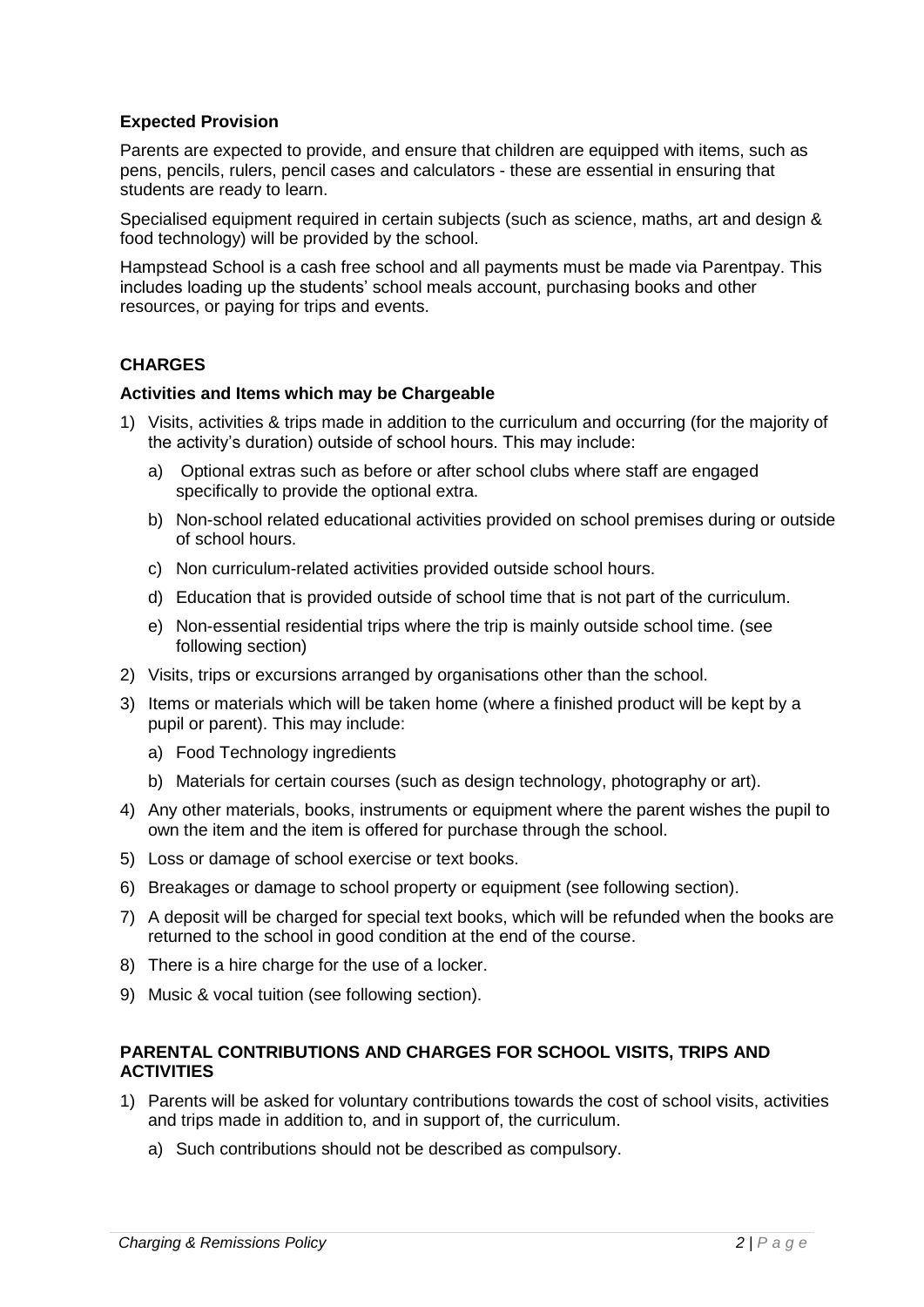- b) Parents will be advised of the amount needed to cover the cost of the visit or activity.
- c) Although not contributing to the cost will in no way diminish the right of the pupil to take part in the activity or visit, the school reserves the right to cancel the activity or visit should insufficient voluntary contributions be made to cover the costs incurred.
- d) Guidance on how to inform parents of this is provided to staff.
- e) Such activities include:
	- i) Visits and trips, and field trips, that occur for the most part during the school day and enhance learning in the curriculum
	- ii) Travel expenses to and from work experience placement or career workshops
- 2) For residential trips which are essential to the National Curriculum, a charge will be applied for board and lodging. This will not exceed the actual cost. The school may ask for a voluntary contribution to cover the cost of travel as outlined above.
- 3) For residential trips which are non-essential:
	- a) If the trip is mainly outside school time, there will be a charge for the full cost of the trip.
	- b) If the trip is mainly inside school time, there will be a charge for board and lodging only.
- 4) If there is a remaining balance of £10.00 per student, or more than 5% after trip reconciliation, the balance will be refunded to parents/carers unless the parent decides to donate such funds to the school.

#### **Music Tuition and Activities**

- 1) Students on GCSE or BTEC Music courses are required to study one instrument as part of the course. We will not charge for this tuition which will be provided by Camden Music Service. If students opt to study a second instrument, tuition charges will be made for the second instrument and are payable to Camden Music Service. For all other instrumental tuition, parents/carers are required to enter into a contract with Camden Music Service and financial arrangements made directly with them via the website. Financial assistance may be available for students receiving free school meals.
- 2) Exceptions to instrumental charges may be made for particular students on the recommendation of the Subject Leader for Music. This exemption is made for students at all stages throughout the school.

## **Examinations**

- 1) The school will charge for entry for exams that are in addition to the normal curriculum, or where the school has not prepared the student for the exam.
- 2) The school will charge for students re-sitting an exam (other than in exceptional circumstances at the discretion of the Exams Officer).
- 3) Where a pupil fails without good reason to complete the requirements of a public exam or to attend, the school may seek to recover the entry costs from the parent.
- 4) A charge will be applied for all students requesting a 'Review of Marking' of any exam taken at the school (other than in exceptional circumstances at the discretion of the Exams Officer).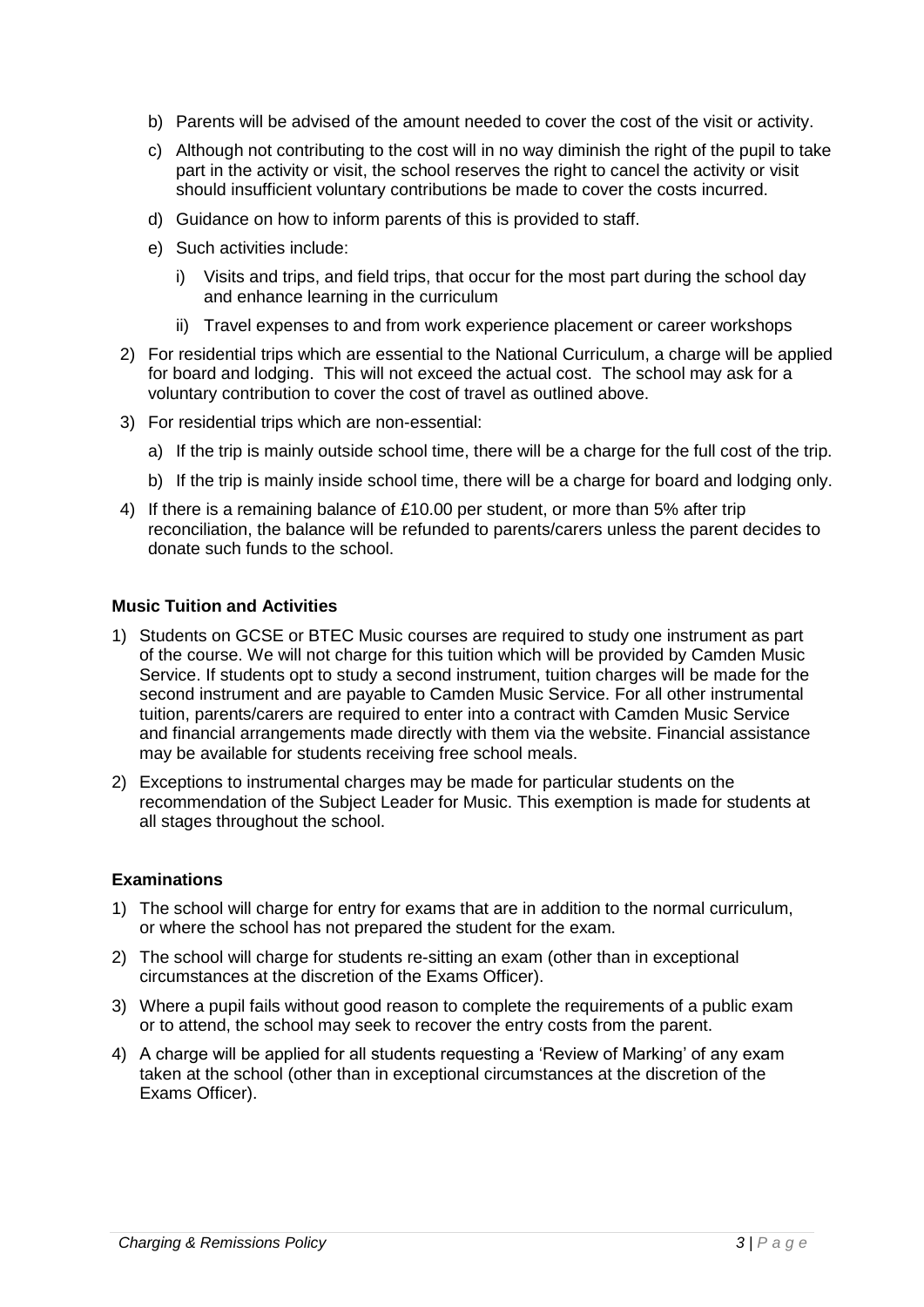## **School Property and Equipment**

- 1) **School property – students**: The cost of repair or replacement of any school equipment, facilities, infrastructure, books, instruments, computer equipment, etc, lost or damaged by a student may be charged wholly or in part to the parent/carer at the Head's discretion.
- 2) Students (and their parents/carers) who are loaned valuable equipment (e.g. laptops/other devices) may be asked to sign to acknowledge receipt, that they will only use it for the intended purpose, and that they (or their parents/carers) may be asked to pay for repair/replacement in the event of damage/loss.
- 1) **School property – visitors**: The cost of repair or replacement of any school equipment, facilities, infrastructure, books, instruments, computer equipment, etc. lost or damaged by a visitor to the school site may be charged wholly or in part to them or the responsible organisation at the Head's discretion. This includes property belonging to organisations working on the school site.
- 2) **School property – staff:** The cost of repair or replacement of any school equipment, facilities, infrastructure, books, instruments, computer equipment, etc. lost or damaged by a member of staff may be charged wholly or in part to the member of staff at the Head's discretion. This includes property belonging to organisations working on the school site.
- 3) There are some items of school property that staff members may be required to have, including (but not limited to) an ID badge, keys for specific areas of the school, a walkie talkie, a laptop/tablet/mobile phone/other device, etc. These items will be allocated to staff without charge, but any repair/replacement due to loss or damage may be charged to the member of staff (these rates are currently £5 for an ID badge, between £28 and £36 for a barrel key, £150 for a walkie talkie). Staff may be asked to sign for some items to acknowledge receipt and that they may be asked to pay for repair/replacement in the event of damage/loss.
- 4) Charges incurred through driving the minibus or other vehicle on school business such as parking fines or traffic violations may be charged to the individual member of staff.
- 1) **Student/Staff/Visitor property**: Whilst the school will take a reasonable view of the security and condition of property brought on site and will do our best to ensure it is protected, the school is not liable for the damage or loss of any property (including cash), including that which is confiscated by the school. Students are advised not to bring mobile phones, laptops or other devices to the school site.
- 2) The Head will apply discretion on a case by case basis, but if a student, staff member or visitor is bringing an item of value on site, e.g. a musical instrument or a laptop/mobile phone/other device, it is their responsibility to ensure it is insured and secured appropriately. Personal deliveries to the school site are not encouraged and are made at the individual's own risk.
- 3) A visitor to the school site is defined as anyone other than staff or students who are on the school site – visitor, contractor, agency staff member, governor, lettings user, etc.

## **LETTINGS**

- 1) Lettings of premises will be made to organisations who have agreed a fee with the school.
- 2) The Site Manager is responsible for lettings.
- 3) Fees are reviewed annually.